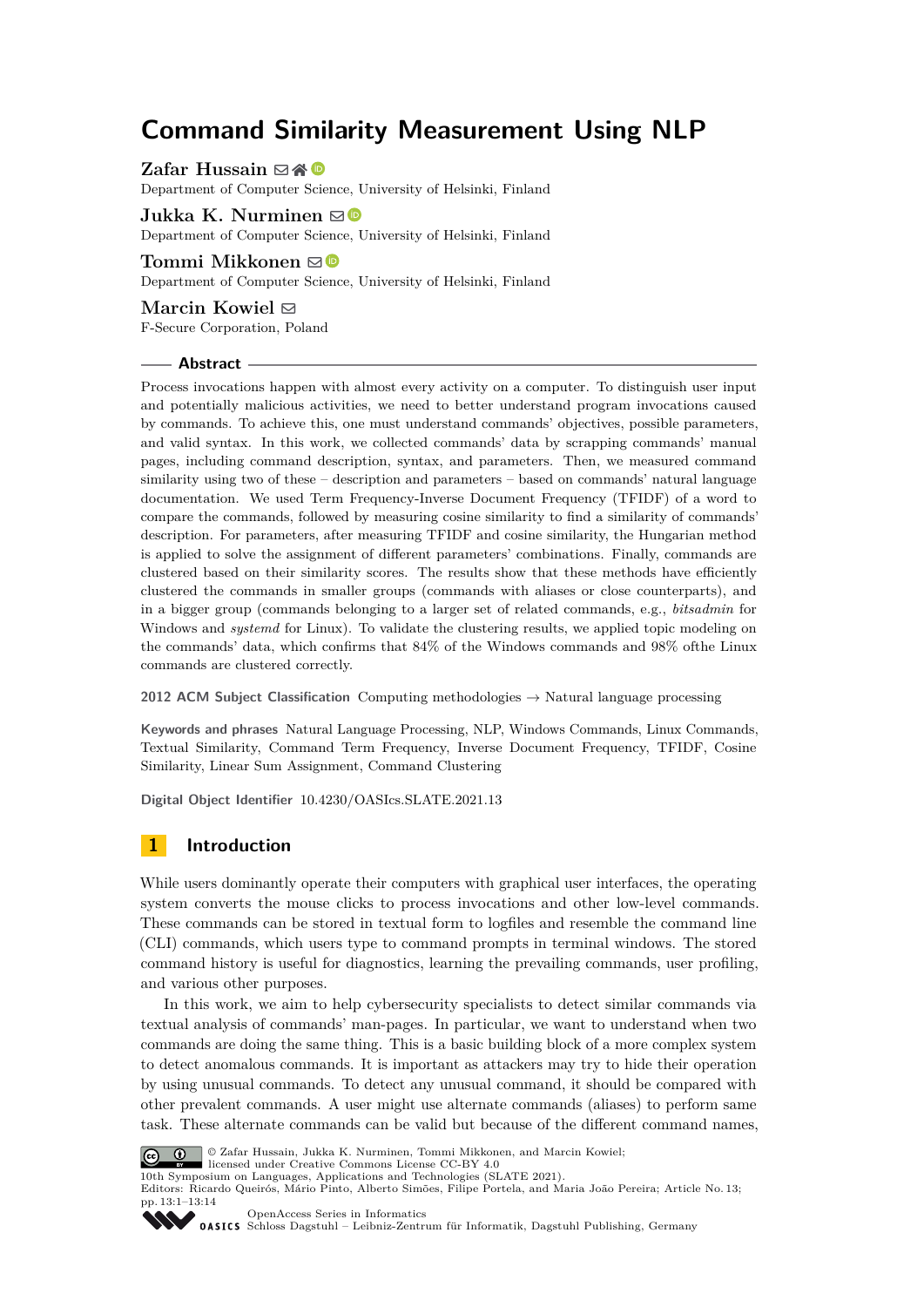#### **13:2 Command Similarities**

there are possibilities that they will not be associated with any prevalent command or a group of usual commands. To handle this situation we want to create a system, which will be used as reference, to learn about the unusual command. When an unusual command is encountered, the reference system will be checked, and if there are alternate commands for this unusual command, this command should be marked as safe. One example of this scenario is del command. If del is encountered as the unusual command, by referring the system we can learn that del is similar to erase command (which has already been used), so del should be marked as safe. In case the new command does not have any similar command, and cannot be found in the command history (logfiles), then the cybersecurity specialists will require further actions. Therefore, we develop command similarity measures, which indicate how strongly two commands resemble each other.

An obvious way to measure command similarity is to compare two command strings with each other. However, it is a poor approach if two commands, such as del and erase, look very different but do the same thing. Therefore, instead of comparing explicit command strings, we compare command descriptions, available in the documentation manuals. For this, we use natural language processing (NLP) technology. In this way, we develop measures that better detect the semantic similarity of commands than operating only at the command syntax level. Besides studying the command description we also study the command parameter descriptions because they have a major impact on what the command will ultimately do.

The essence of our work is that instead of comparing the raw commands, we compare their documentations. We start from Windows and Linux manual pages, and extract command syntax, description, and parameter information. We then use NLP techniques to analyze the texts. Notice that instead of users explicitly typing the commands, many are generated by a Graphical User Interface (GUI), scheduled tasks, or system activities, which result in new process invocation with its command-line arguments. The key contributions of this paper are (i) showing how NLP techniques are useful in evaluating command similarity; (ii) presenting results of Windows and Linux command similarities with statistics and examples; and (iii) clustering commands based on their similarity.

# **2 Background and Related Work**

A program can be started by another program via operating system API directly or indirectly. A user can invoke a program by interacting with GUI or from a command-line prompt. Programs are also invoked by scheduled tasks and other system activities. Commands have a general form of param0(command) param1 param2 param3 ... paramN, where param0 is typically a name or path of the program to be invoked and param1 to paramN are command parameters (also called flags or switches). Moreover, parameters can be comprised of two or more parts that are logically separated. As the syntax of parameters is not standardized, developers may end up using inconsistent conventions. Concerning command similarity detection, several approaches have been proposed, including (i) measures based on command history, which tries to predict what the user is likely to type next  $[12, 5]$  $[12, 5]$  $[12, 5]$ ; (ii) converting program fragments to natural language and using NLP for a different kind of processing of these, e.g. for similarity detection of code fragments [\[19\]](#page-13-1); and (iii) string similarity comparison either at a character or at token level [\[6\]](#page-12-1). There are some tools and methodologies related to the Command-Line parsing. These include NL2Bash[\[15\]](#page-13-2), a parsing method to map English sentences to Bash commands;  $ExplainShell<sup>1</sup>$  $ExplainShell<sup>1</sup>$  $ExplainShell<sup>1</sup>$  to see the help text that matches each argument

<span id="page-1-0"></span><sup>1</sup> <https://explainshell.com/>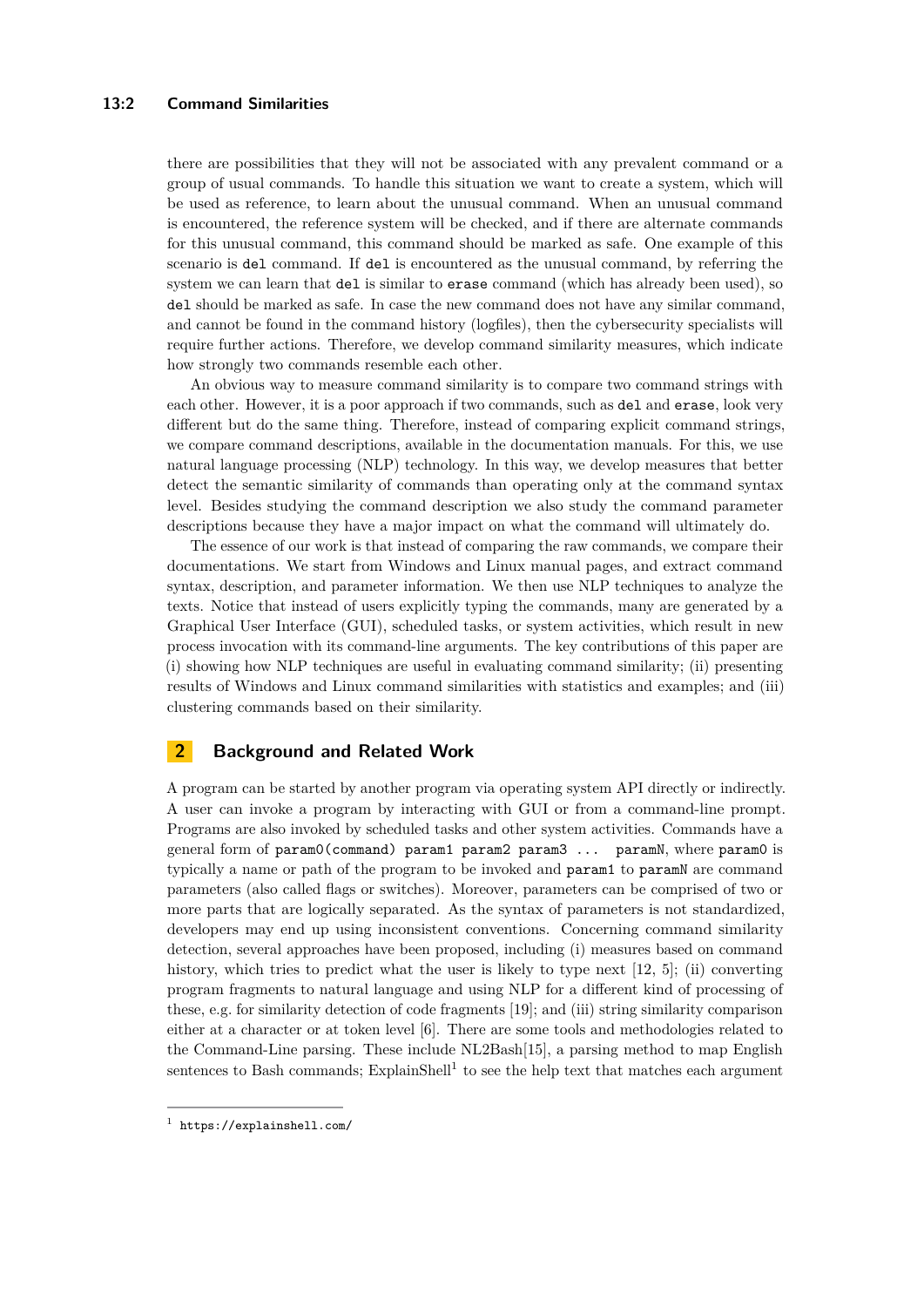of a given command; a documentation browser<sup>[2](#page-2-0)</sup>, which finds the relevant docs by parsing the given code and connecting parts of it to their documentation; and a fuzzy hashing method [\[11\]](#page-13-3), which computes context triggered piecewise hashes(CTPH) to match inputs with sequences of identical bytes in the same order. These programs and methodologies can be used to understand the commands, their explanations, and structure.

However, little research is available in the exact domain of our work. There are papers on the comparison of CLI commands and GUI [\[21\]](#page-13-4), aiming to find out the strengths/weaknesses of these systems, on the use and importance of CLIs, Adaptive CLIs [\[4,](#page-12-2) [8\]](#page-12-3), and Statistical approaches to create profiles from CLIs [\[9\]](#page-13-5). The closest work to ours is in the field of linguistics, where the focus is on syntax and semantics of commands. For instance, [\[14,](#page-13-6) Chapter 5] provides a linguistic sketch of the Unix language family, which introduces how the Unix commands are written, conjoined, and embedded. However, it does not study the similarity between commands. Another closely related field is code similarity, where interest is in differentiating between representational and behavioral similarities [\[10\]](#page-13-7). For instance, text-based approaches seek similarities at characters level and token-based approaches perform token-based filtering and detect renaming of variables, classes, and so on. By defining behavioral similarity with respect to input/output, code fragments can be run to find the similarities, and deep learning can be used to find similarities among code [\[19\]](#page-13-1). As discussed earlier, our research goal is to reach a better understanding of the commands' similarities. One way to find similarities among commands is to compare the text by extracting the vector representations and finding the similarities of these vectors to detect similar commands. However, our approach of moving from command to corresponding natural language description and performing comparison at that level has not been studied before.

# **3 Applying NLP mechanisms**

# **Data Collection**

We collected Windows data by web scrapping the official documentation<sup>[3](#page-2-1)</sup> of Windows commands. For web scraping, a Python library Beautiful Soup [\[17\]](#page-13-8) is used. We selected four parameters for each command, which are the command name, command description, command syntax, and command parameters. We selected a total of 685 commands.

For Linux, no official command documentation was found, but open source web projects for Linux manual pages are available. One of these projects is "The Linux man-pages project"[4](#page-2-2) , which contains documentation of commands from man pages 1 to man pages 8. We only used man pages 1 and man pages 8, which are for "User commands" and "Superuser and system administration commands" respectively. Four parameters were selected for Linux commands as well, including the command name, its description, synopsis, and parameters. With Beautiful Soup, we collected 2247 Linux commands.

<span id="page-2-0"></span> $2$  <http://showthedocs.com/>

<span id="page-2-1"></span> $^3$  [https://docs.microsoft.com/en-us/Windows-server/administration/Windows-commands/](https://docs.microsoft.com/en-us/Windows-server/administration/Windows-commands/Windows-commands) [Windows-commands](https://docs.microsoft.com/en-us/Windows-server/administration/Windows-commands/Windows-commands)

<span id="page-2-2"></span> $^4$  <https://www.kernel.org/doc/man-pages/>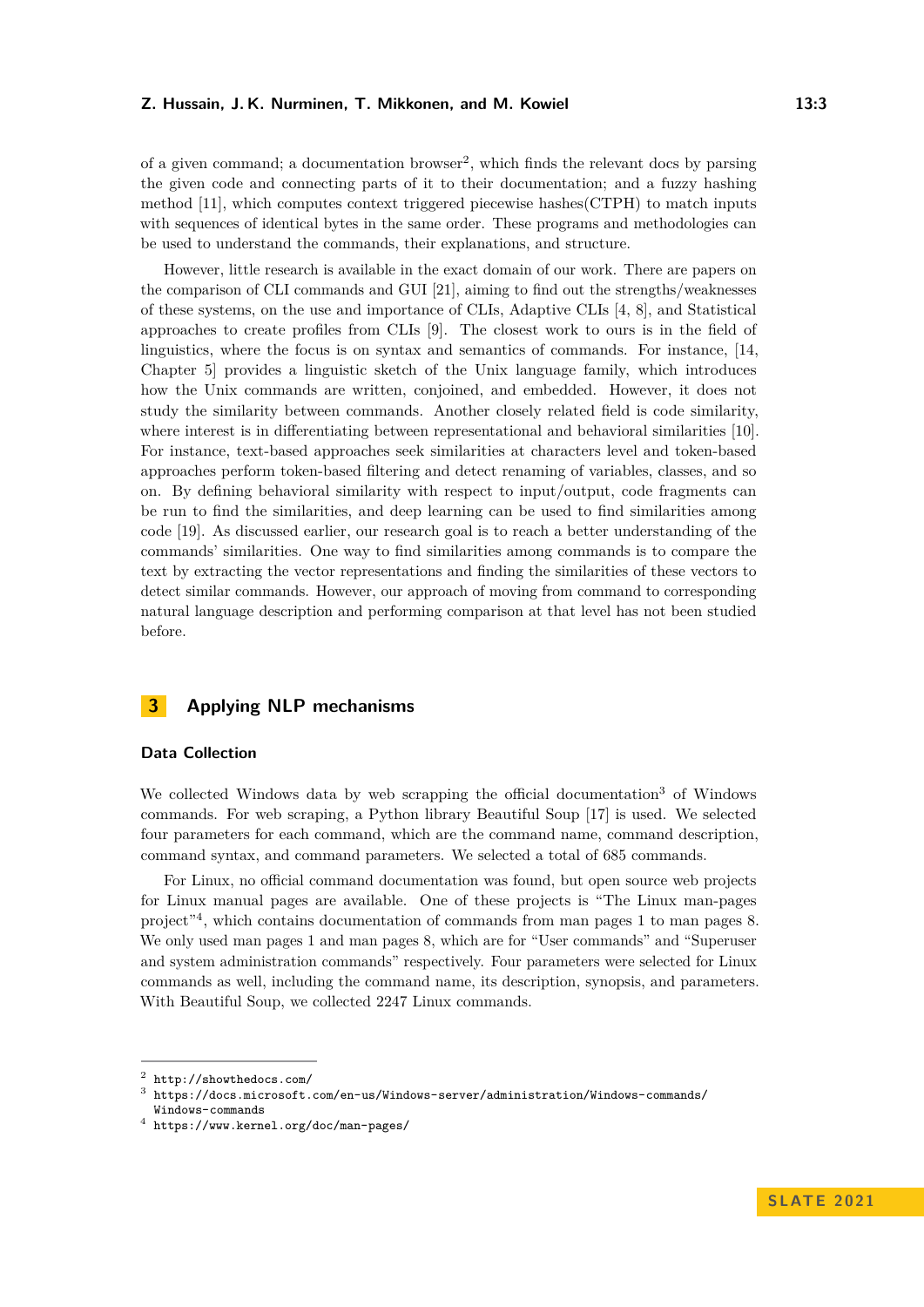# **13:4 Command Similarities**

### **Data Wrangling**

Since some of the Windows commands had only the parameter " $\frac{1}{2}$ ", which could be problematic when comparing with each other, this parameter is excluded from the dataset. The rationale for excluding this parameter is that if two commands with different objectives have only the "?" parameter while comparing them will result in high similarity, which would affect the results. Similarly, "-help", "?", and "version" parameters were also excluded from Linux commands, as there were some commands with only these parameters. All other parameters are kept as they were for further utilization.

# **Similarity Measures**

Several methods are considered to calculate the similarities between commands, such as Word2vec [\[16\]](#page-13-9) and GloVe [\[18\]](#page-13-10). Since Word2vec and GloVe are trained on general English (news, Wikipedia) corpus we did not find embedding useful for the CLI manuals comparison. Since commands data does not have too much variation in the topics, applying any pretrained model would not be a plausible solution. Generally, pre-trained models work well for document similarities when the topics are of different domains, for example, science and religion, politics and technology, economics and sports, etc. This data is just about commands' description, which with minor variations, contain similar vocabulary and are of the same domain.

# **TFIDF**

A simple yet powerful method to calculate document similarity is to use a document vector based on the Term-Frequency Inverse-Document-Frequency (TFIDF) on the bag of words, with cosine similarity. Generally, in text mining, documents are represented as vectors where the elements in the vectors reflect the frequency of terms in documents [\[20\]](#page-13-11). Each word in a document has two types of weights. Local weights are normally expressed as Term Frequencies (TF), and global weights are stated as Inverse Document (IDF) Frequency [\[20\]](#page-13-11). TF represents the number of times a word occurred in a document, whereas, IDF gives the weight of a term. Multiplying TF and IDF result in the TFIDF score of a word in a document. The higher the score, the more relevant that word is in that particular document. TFIDF often produces higher scores for words related to the topical signal of a text and lower scores for the words with high frequency, it is well suited for tasks that involve textual similarity.

# **Cosine Similarity**

Cosine Similarity produces a metric, which indicates how related are two documents by looking at the angle between two documents instead of magnitude [\[7\]](#page-12-4). Using cosine measure on the top of TFIDF vectors gives a similarity score of two text documents.

# **Linear Sum Assignment**

To compare one command's parameters with another command's, an  $n_1 \times n_2$  matrix is created, where  $n_1$  are the total parameters of command 1 and  $n_2$  are the total parameters of command 2. This matrix shows the similarity score of parameters of one command with the parameters of another. Since the objective of this analysis is to find out the similarity score of one command with another based on their parameters, it is required to define a single similarity score based on  $n_1 \times n_2$  parameter similarity matrix. To create such matrix, the Hungarian method [\[13\]](#page-13-12) is used. The method solves the Linear Sum Assignment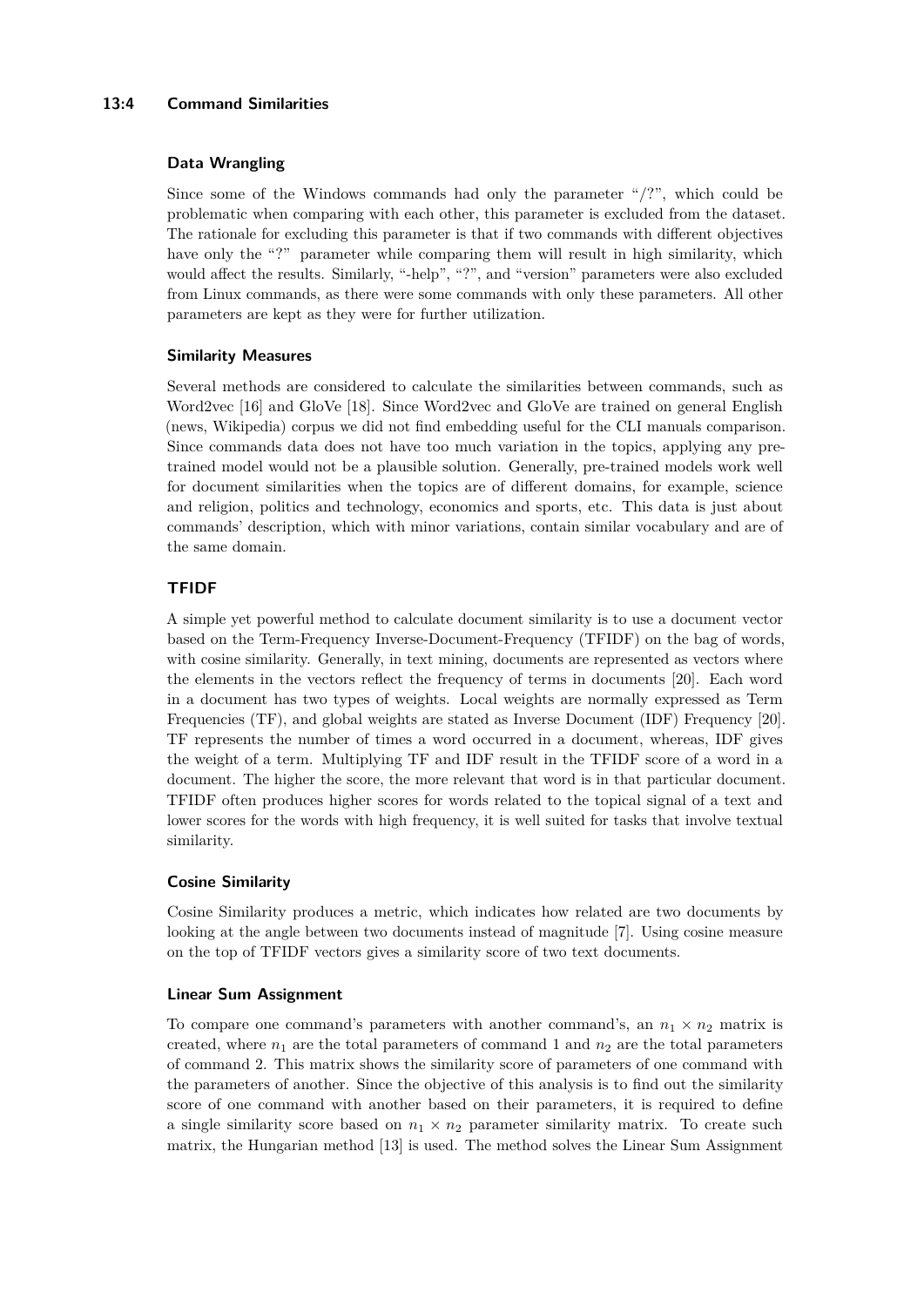

**Figure 1** A Step-wise Overview of the Mechanism.

Problem (LSAP), one of the most famous problems in linear programming and combinatorial optimization [\[3\]](#page-12-5) Given an  $n \times n$  cost matrix C, each  $C_{i,j}$  is the cost of matching vertex *i* of the first partite set and vertex *j* of the second set [\[3\]](#page-12-5). The objective is to match each row to a different column so that the sum of the corresponding entries is minimized. In other words, we select n elements of C so that there is exactly one element in each row and one in each column and the sum of the corresponding costs is minimum [\[3\]](#page-12-5). The formulation of this algorithm is  $min\sum_i\sum_jC_{i,j}X_{i,j}$ , where X is a boolean matrix with  $X_{i,j}=1$  iff row *i* is assigned to column *j*. Tuning this formula, as shown below, by multiplying the similarity matrix with −1 and normalizing it with the minimum number of parameters among two commands, returns a value that indicates how similar two commands are based on their parameters.

$$
\frac{-\min\Sigma_i\Sigma_jC_{i,j}X_{i,j}}{\min(n_1, n_2)}\tag{1}
$$

#### **Command similarities based on the subset of data**

As the data contains descriptions and parameters, we use both as a basis for comparison. The rationale for two different comparisons is to analyze which commands have similar objectives. We believe that comparing descriptions of programs results a group of programs performing similar actions, like data compression, file manipulation, or network tools. Another point of interest is comparing commands parameters, to consider which of the commands have common flags.

**Similarities based on command description.** First, commands are compared based on their description. A TFIDF matrix is generated after removing the stopwords, or frequently used words that do not carry any thematic meaning, like the, is, at, or an. After creating the TFIDF matrix, cosine similarity is calculated for all the commands. The generated  $n \times n$ matrix, with diagonal values as 1, gives cosine similarities of each commands' description with other commands.

**Similarities based on command parameters.** For the comparison of the parameters, first, the TFIDF matrix of commands is generated after removing the stopwords. This matrix is of  $n_1 \times n_2$  shape, where  $n_1$  are the total number of parameters of command 1 and  $n_2$  are the parameters of command 2. To calculate a single similarity score, the LSAP method is applied on top of this TFIDF matrix. This resulted in an  $n \times n$  matrix where *n* is the total number of commands.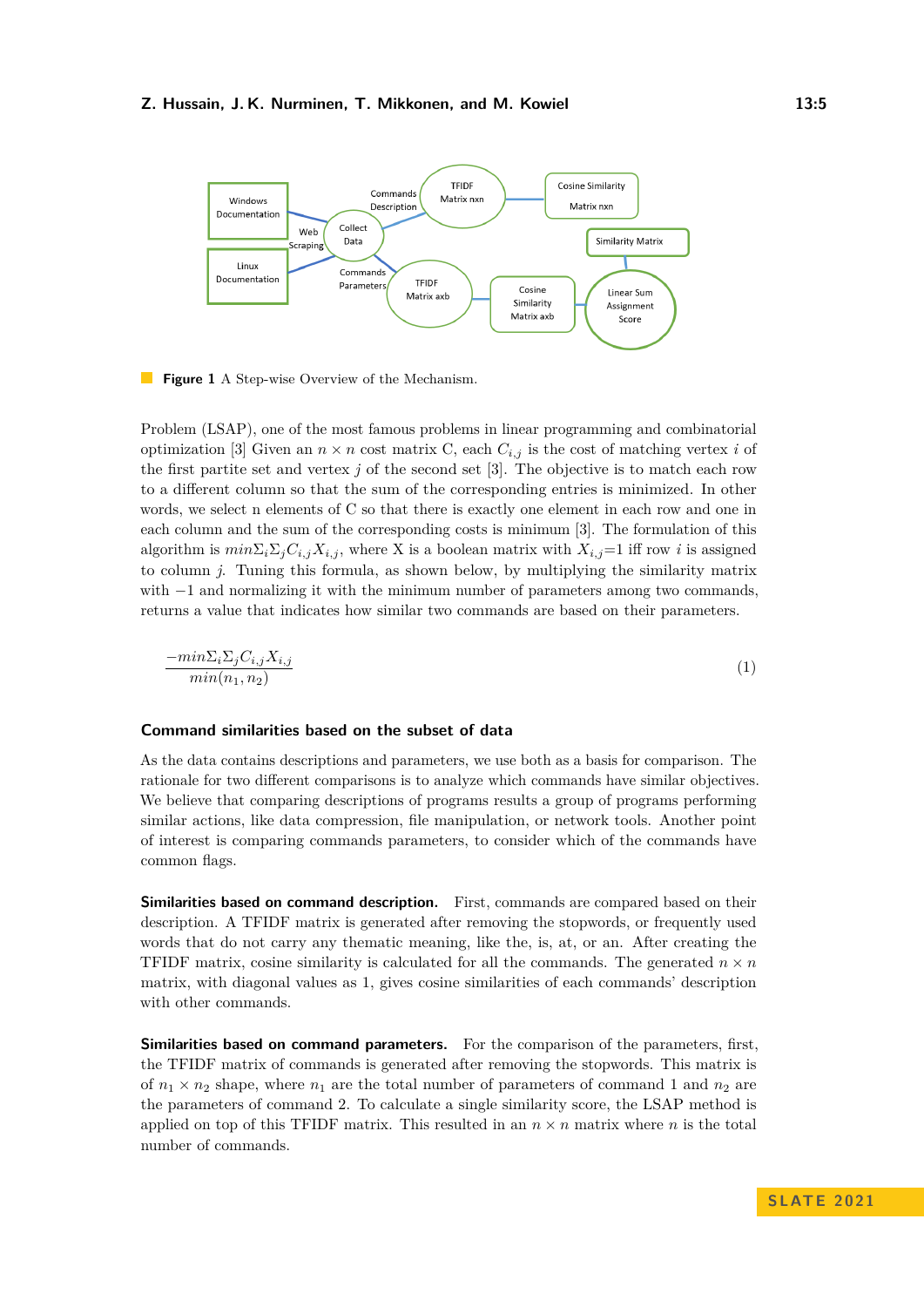#### **13:6 Command Similarities**

**Similarities based on command description and parameters combined.** Finally, for each command, parameters' text is appended at the end of description text but the parameters' names are excluded from this textual analysis. Following the same procedure, the TFIDF matrix is created for all  $n$  commands. Using the matrix, the cosine similarity of the commands' overall text is calculated. This resulted in an  $n \times n$  matrix, which shows the commands' overall similarity.

# **4 Results**

After creating the  $n \times n$  matrix of command similarities, Windows and Linux commands are visualized in the separate graphs. As discussed above, these similarities are based on description, parameters, and the overall (description + parameters) commands textual data. The starting point of our analysis is to find out the ratios of commands with high similarities and low similarities. Commands with high similarities are those that have at least one other command with a similarity score of 0.75 or more. The rationale for selecting 0.75 as a threshold is that it will give us commands which have 3/4th of similar text, which in general is a good enough threshold of comparing two texts. For example in Windows commands, based on the commands' description, md has highest similarity score (equal to 1) with mkdir, whereas sxstrace have highest similarity with pathping with a similarity score 0.088. So, md falls under the high similarity tag (sim *>*=0.75) and sxstrace falls under the low similarity tag (sim *<*0.75).

One reason for the commands falling under the low similarity tag is the very short description. It is also worth mentioning that changing the threshold values, will affect the results. The result shows that commands that fall under the low similarity tag can be assumed as the isolated commands, as they are not related to other commands and generally they have no alternative commands either. In contrast, commands that fall under the high similarity tag are the ones either from the same domain such as windows' bitsadmin\* or have the alternative commands such as del and erase.

When compared based on their descriptions, most commands fall in the low ranges (sim less than 0.75). These commands do not show high similarity with other commands. These commands need more attention when working with them, as any analysis for the commands with high similarity such as  $md$  and  $md$  mkdir can be easily applied and interpreted, as they have a similarity score of 1 based on their description. For example, a program supposed to learn the behavior of md, will easily learn the behavior of mkdir also.

Table [1](#page-6-0) shows that Windows commands, when compared based on their description only, have a small percentage of high similarity commands. 79.1% of the commands are in the low similarity ranges, which indicates that based on the description, Windows commands are spaced out from each other. But when these commands are compared based on their parameters, there are almost 41% of the commands with high similarity. On verifying this result, it appears that some commands are from a bigger group which have similar parameters set with each other, for example, manage bde\* and logman\*. When Windows commands' descriptions are extended with parameters, the result shows that 72% of the commands fall in the low similarity ranges and a mere 28% of the commands have one or more similar commands.

Comparing Linux command similarity percentage shows almost the same results as in Windows commands similarities for description and overall. Around 74% of the commands based on their descriptions fall in the low similarity ranges, whereas parameters similarities show that 31.5% of the commands have similar parameters. If we compare parameters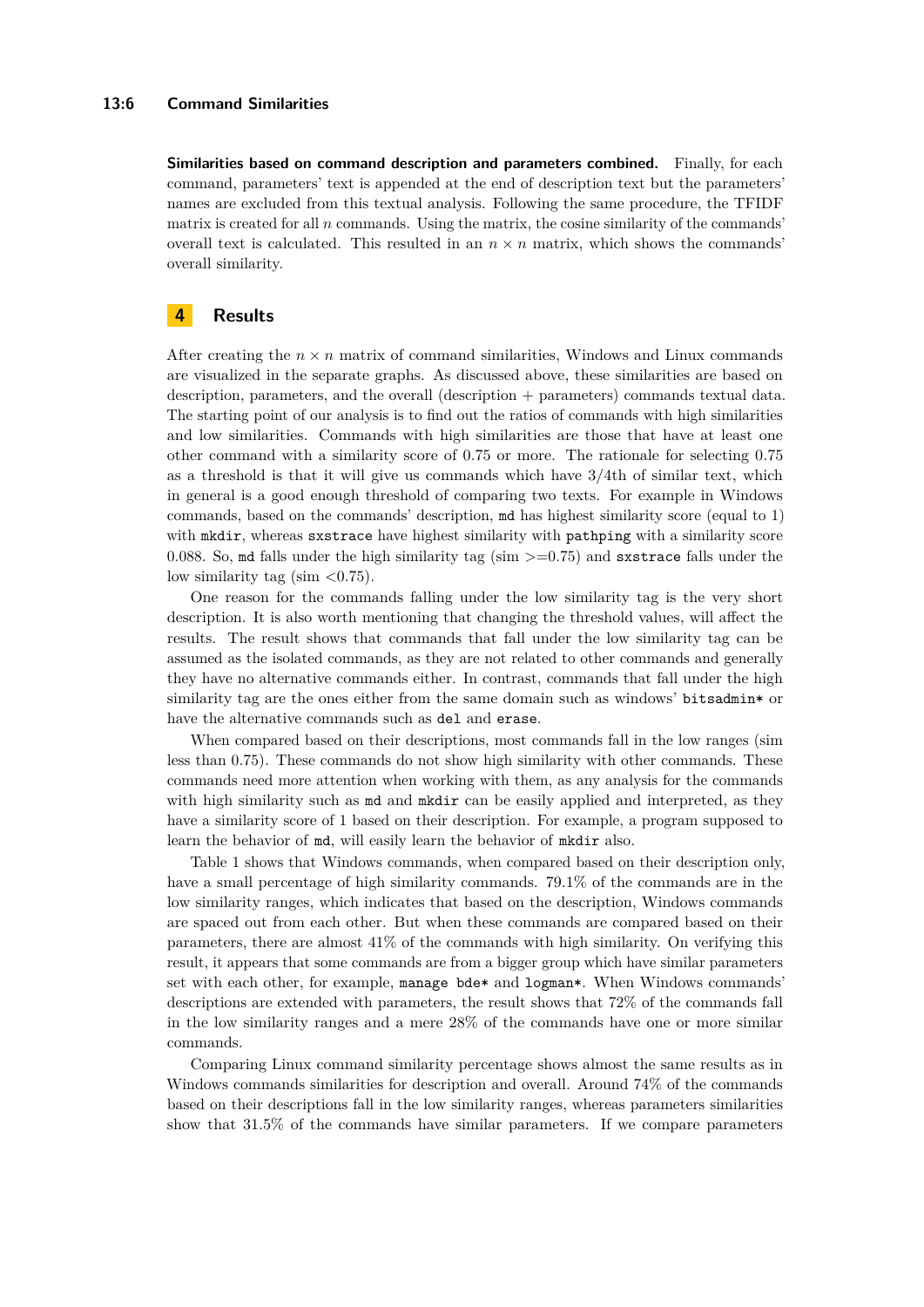| Sim. ranges                     | Descr. | Params | Overall |
|---------------------------------|--------|--------|---------|
| $\mathrm{Sim} > = 0.75$ Windows | 20.9%  | 40.7%  | 27.9%   |
| $\mathrm{Sim} > = 0.75$ Linux   | 26.3%  | 31.5%  | 29.1%   |
| $Sim < 0.75$ Windows            | 79.1\% | 59.3%  | 72.1%   |
| $Sim < 0.75$ Linux              | 73.7%  | 68.5%  | 70.9%   |
|                                 |        |        |         |

<span id="page-6-0"></span>**Table 1** Percentage of Windows and Linux Commands in Different Similarity Ranges.

similarities result of Windows and Linux, there is a difference of almost 10%. One reason for this difference could be a high number of parameters for Linux commands which separate the commands quite well. Just like Windows commands, there are some groups of Linux commands also, such as  $l$ ttng\*, pmda\*, and systemd\*, which share almost the same parameters within their group, but other than these groups, parameters are quite different from each other. Overall, Linux commands show that 29% of them have one or more similar commands, whereas almost 71% of them fall in the low similarity ranges.

# **4.1 Windows Commands**

As discussed earlier, Windows commands are compared based on the commands' description, parameters, and overall. Here we are sharing only the clusters of highly similar commands (in which we are interested) based on these three scenarios. The clusters are created by selecting a command and comparing their similarity score with other commands. If any other command has a similarity score of 0.75 or more with the selected command, an edge is created between the two commands. Applying this method for all the commands results in a graph where commands form communities (for the consistent connotations, we call them clusters). Some commands form a bigger cluster as it has already been discussed and some create a cluster of just two or three commands. Since showing hundreds of clustered commands in one graph reduces the readability, we selected the method of showing the count of commands in each cluster. Figure [2a](#page-7-0) shows the clusters of commands with high similarities based on the commands' descriptions. The clusters with at least three commands are selected to show the group of commands which share a similar description. The first and the biggest cluster in this analysis is made of commands such as auditpool backup, auditpool get, auditpool restore etc., whereas the second cluster is made of ftp get, ftp send, ftp recv etc. The interesting factor is to note the cluster seven which contains the commands such as ftp 1s, ftp dir. This cluster is separated from cluster 2 which, though contains ftp commands, are doing a different job as compared to the commands in cluster six. This verifies that a simple but powerful approach, such as TFIDF along with Cosine Similarity measure, can successfully separate the commands based on their description.

Figure [2b](#page-7-0) shows the clusters of commands with high similarities based on the commands' parameters. The biggest cluster which has 76 commands in it, is of the bistadmin\* commands which are used to create, download or upload jobs, and to monitor their progress. On manually verifying the Windows' manual pages, it proves that the bitsadmin\* commands share the same parameters. The second cluster contains the commands such as create partition, attributes disk, online volume etc. The next clusters are made of commands of their groups, such as manage bde\* makes a cluster of their own, whereas bootcfg\* creates a separate cluster. Similarly, logman\* commands have a different cluster, whereas  $\text{reg*}$ commands fall in a separate cluster.

The third scenario is the extension of the commands' description with their parameters. The clusters with at least 3 commands are selected only to see the groups of commands. Figure [3](#page-7-1) shows that the biggest cluster is of bitsamdin\* commands. By comparing the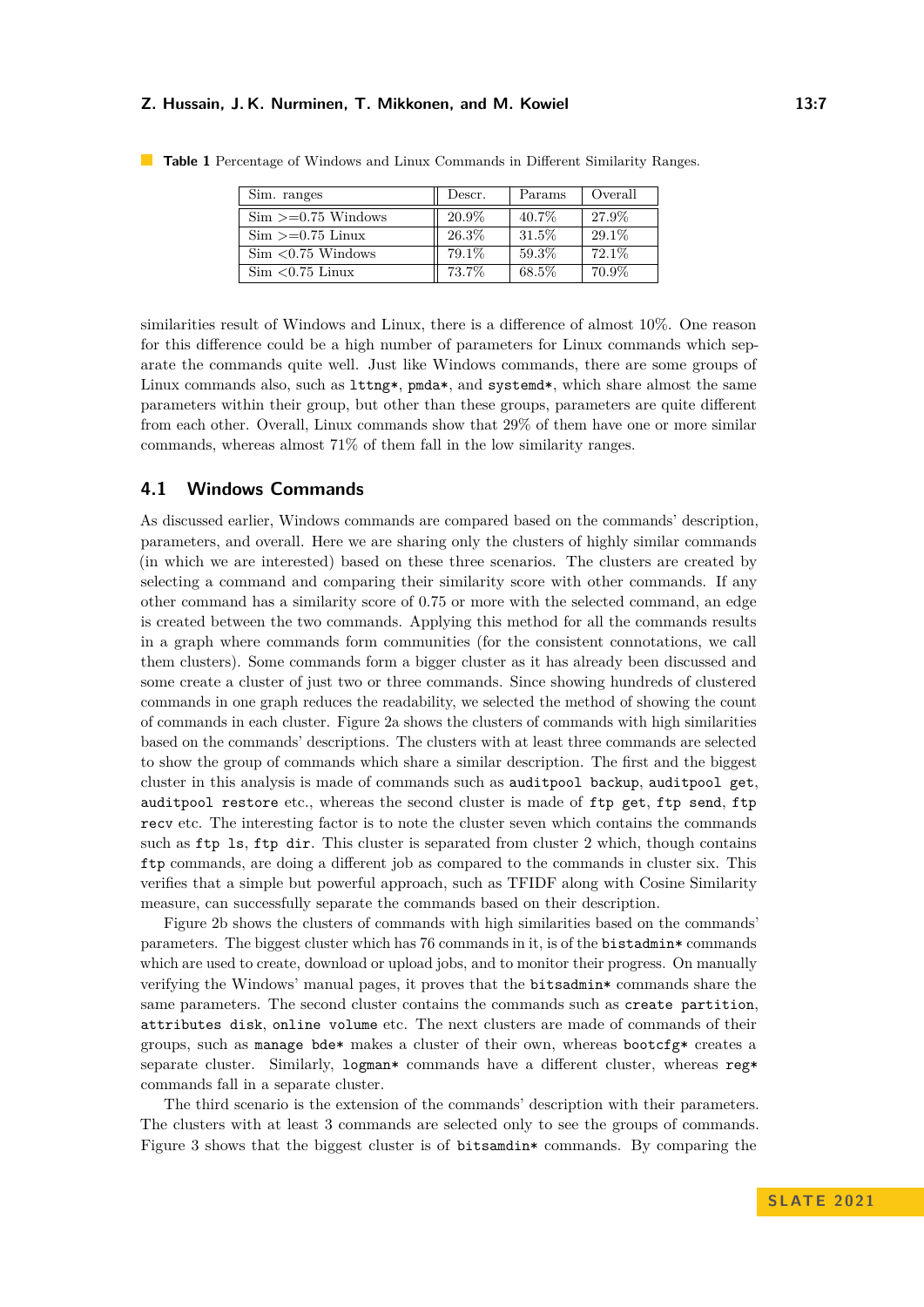### **13:8 Command Similarities**

<span id="page-7-0"></span>

<span id="page-7-1"></span>**Figure 2** Windows commands clusters.



**Figure 3** Windows commands clusters overall similarities.

size of this cluster with the Figure [2b](#page-7-0) which is of windows' parameters similarities, it is worth noticing that comparing the bitsamdin\* commands' complete textual-data, reduces the cluster size. A total of 76 bitsamdin\* commands are highly similar when compared based on their parameters, but when we compare the complete text, the size of the cluster reduces to 18. This indicates that overall 18 bitsamdin\* commands are similar to each other, but 76 bitsamdin\* commands share the same parameters. These separate analyses help us distinguish the commands sharing the same parameters, the commands sharing the same description, and the similar commands overall. The rest of the clusters are formed by manage bde\* commands, reg\* commands, bootcfg\* commands and so on.

# **4.2 Linux Commands**

Following the same processes of calculating commands' similarities, Linux commands are compared. In the first scenario, commands' description are compared as shown in the Figure [4a.](#page-8-0) Only the clusters with at least 4 commands are considered for Linux analysis. The biggest cluster in this scenario is based on 17 different commands, such as base32, base64, head, expand, sort, shuf etc, which are sharing the same description. The lttng\* commands such as lttng-save, lttng-load, lttng-start, lttng-stop etc. form a cluster of their own, whereas pmda\* commands such as pmdakernel, pmdalinux etc. constitute a separate cluster. The interesting point in this scenario is the system of commands which are forming multiple clusters based on their jobs specifications. In the second scenario, commands' parameters are studied and their similarities are calculated.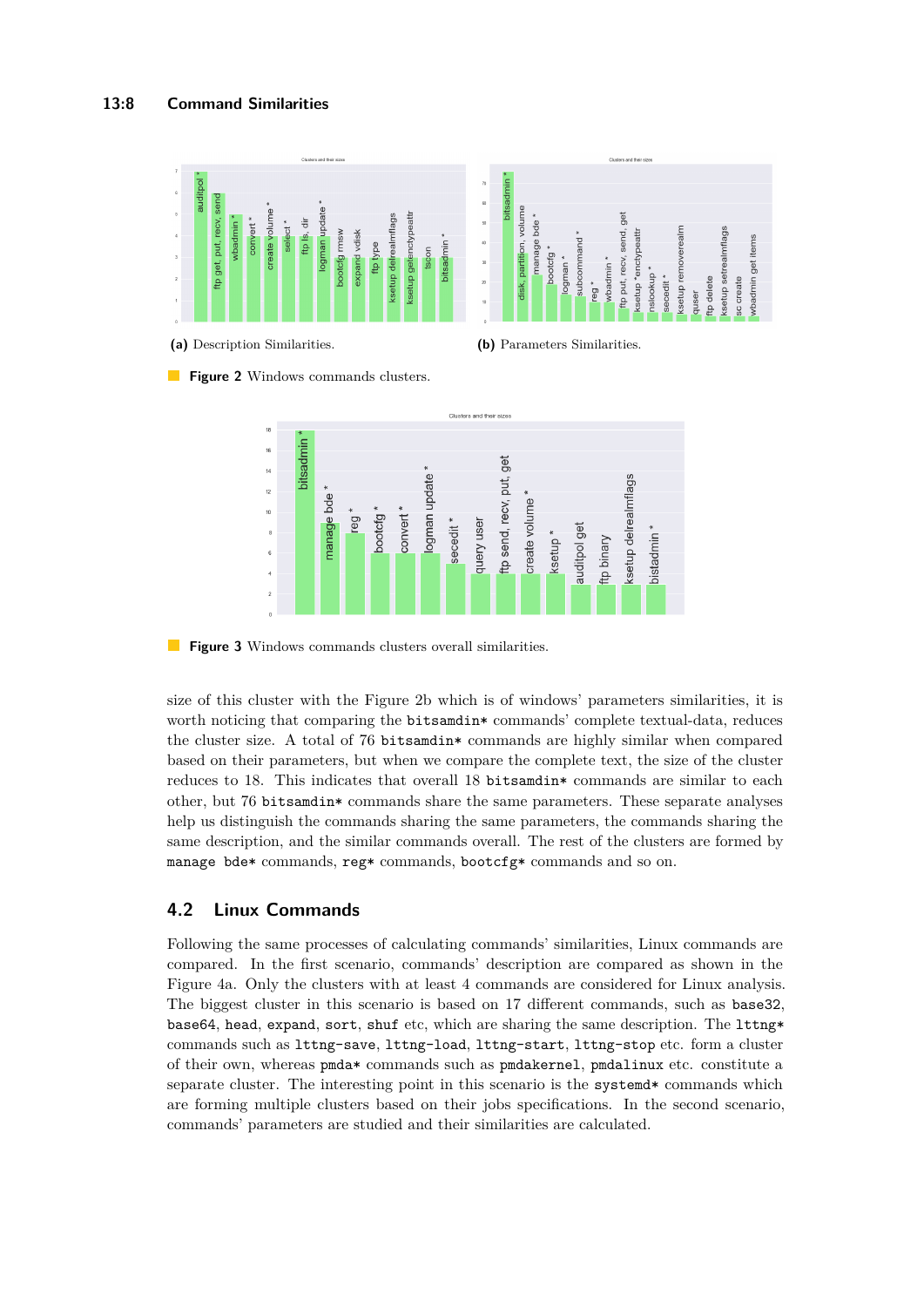<span id="page-8-0"></span>

The commands with highly similar parameters are clustered together as shown in Figure [4b.](#page-8-0) A total of 111 commands which are from different groups, but share the same parameters, are making the biggest cluster in this scenario. The commands such as pmlogsummary, pcp-vmstat, pmevent, pmdumplog, and pmstat are examples of this cluster. A point worth mentioning here is that all 111 commands in this cluster do not necessarily need to be connected, as one command in this cluster can have a similarity of exact 1 with another command and at the same time a similarity of 0.8 with a third command. Now the second and third command can be disconnected from each other but they all are in the same cluster. As it was in Windows commands' parameters similarities, here also commands from the same group are making clusters of their own such as stg\*, msg\*, and git\* commands.

The final scenario is the Linux commands' overall comparison. Figure [5](#page-8-1) shows that the biggest cluster consists of 15 commands. It includes commands lvmdiskscan, lvscan, pvresize, pvchange,and vgmerge etc. These are all from Linux Superuser and system administration commands (i.e. man pages 8). The second cluster contains the commands such as pcp2csv, pcp2json, and pcp2xml etc. Similarly,  $lda*$  commands, pmda\* commands, git\* commands, and yum\* are all in their own separate clusters. These results show that the combination of TFIDF and Cosine Similarity can separate the text quite well.

<span id="page-8-1"></span>

**Figure 5** Linux commands clusters overall similarity.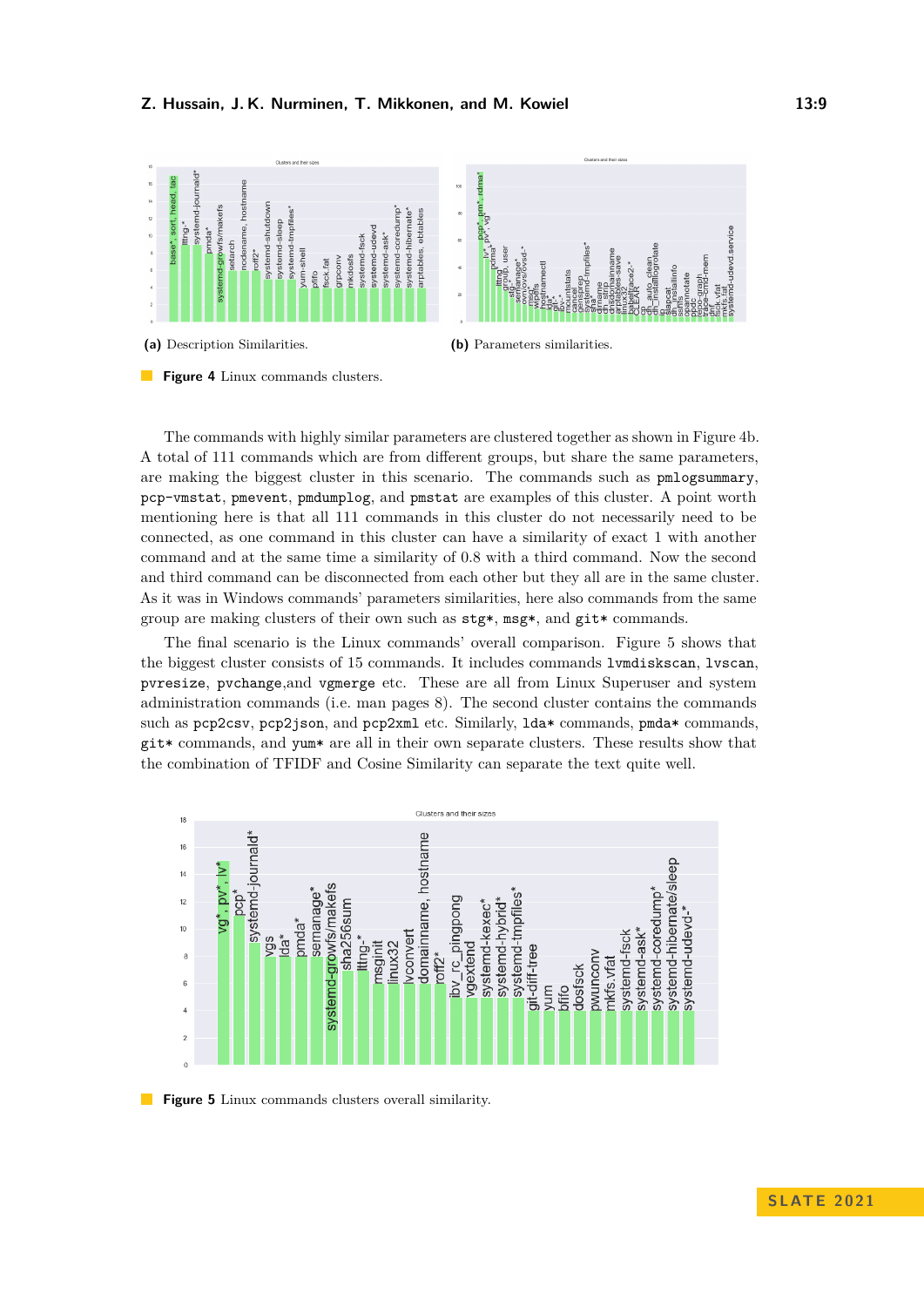<span id="page-9-0"></span>

**Figure 6** Number of Topics vs Coherence Score.

These results show that most of the Windows and Linux commands are not easily separable from their description as more than 60% of the commands fall between the similarity score of 0.25 and 0.75. The commands at the extreme ends are easily separable as either they have highly similar commands or they are unique. When commands are compared based on their parameters, the middle range ratios decreased for both Windows and Linux commands, indicating that commands (or group of commands) are more easily distinguishable from each other based on their parameters.

# **4.3 Clusters Validation With Topic Modeling**

A topic model is a type of statistical model for discovering the abstract "topics" that frequently occur together in a collection of documents [\[1,](#page-12-6) [2\]](#page-12-7). Topic modeling is a frequently used text-mining tool for the discovery of hidden semantic structures in a text body [\[2\]](#page-12-7).

To validate these clustering results, we applied topic modeling on Windows and Linux commands' descriptions, separately. We executed the model for various number of topics, starting from 2 up to 20. To find the optimal number of topics, we compared the coherence score against the specified number of topics. Figure [6](#page-9-0) shows the number of topics on x-axis and coherence score on y-axis. The result indicates that the best coherence score for Windows and Linux can be achieved by setting the number of topics to 18. The topic modeling for Linux shows that the best coherence score can be achieved by setting the number of topic as 4 or 5, but with 2247 Linux commands, setting a low value as the number of topics, will not give us any useful insights. The coherence score is 0.465 for Windows OS commands, and 0.408 for Linux OS commands. Theoretically, coherence score of close to 1 is considered as optimal, but depending on the problem in hand and available textual data, optimal coherence score varies. In our case, we have a very specific vocabulary, which indicates the low diversity in the vocabulary. With this vocabulary, a coherence score of more than 0.4, is considered good, which is also verified in the Table [2,](#page-10-0) where four different commands (which belong to the same family) are given the same topic. Therefore, we used 18 as the optimal number of topics for both Windows and Linux commands.

For validation, we selected those commands which have one or more similar commands based on their descriptions. We passed each of these command's description to the model to get a topic number. For example, in Figure [2a,](#page-7-0) four create volume \* commands are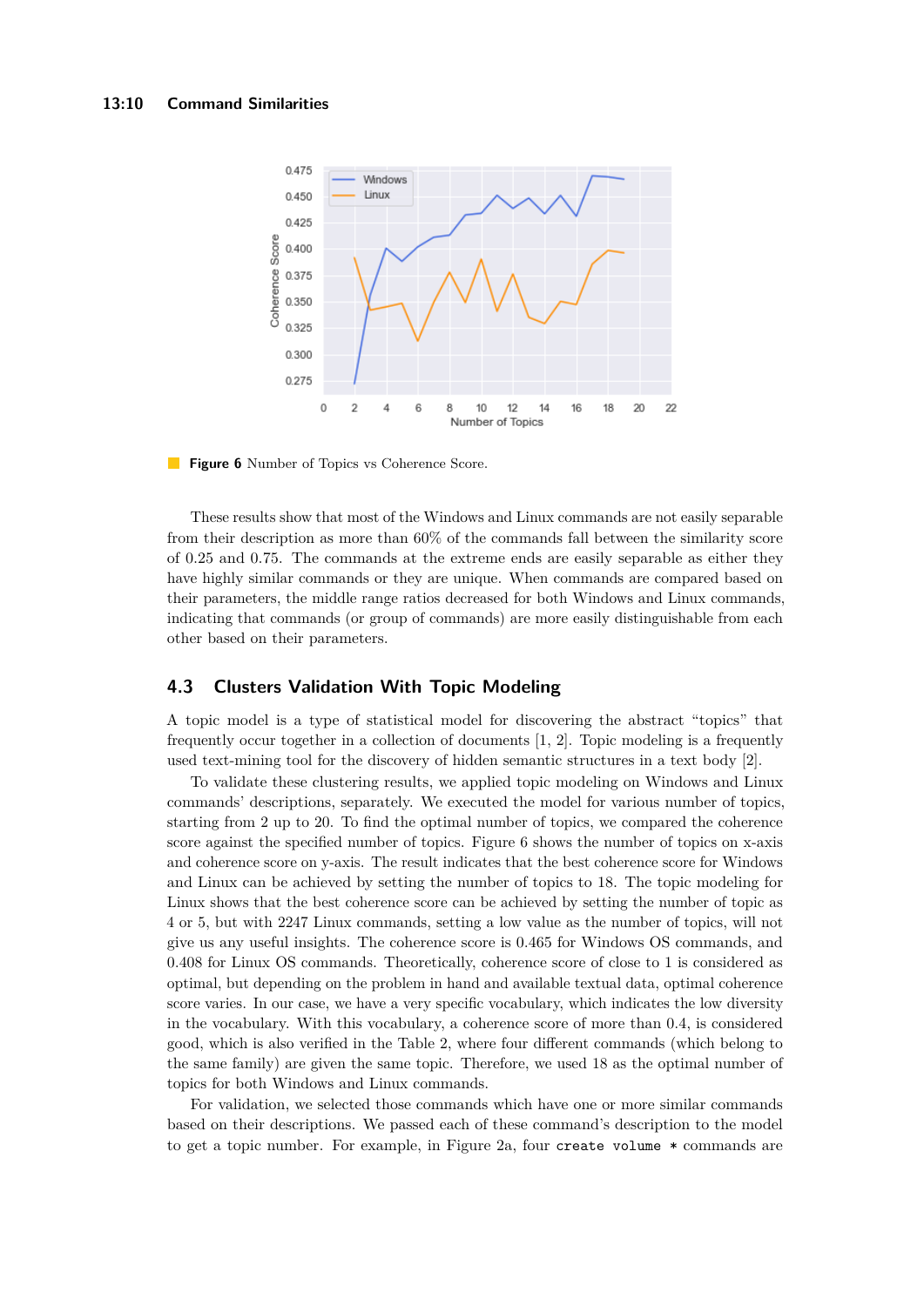<span id="page-10-1"></span>

**Figure 7** Ratio of Windows & Linux Commands Clusters Validated by Topic Modeling.

making a cluster of their own. We passed the description of these commands to our model, and the model suggested that these commands belong to Topic 1. Table [2](#page-10-0) shows create volume \* commands' description and the topic number our model is suggesting. By looking at the topics under Topic 1, we found the following terms: "disk", "volume", "path", "dynamic", "load", "metadatum", "writer", "restore", "datum", "save". Looking at the create volume \* commands descriptions and the topics under Topic 1, we can say that our model is doing a fairly good job.

| Command              | Description                                        | Topic |
|----------------------|----------------------------------------------------|-------|
| create volume simple | Creates a simple volume on the specified dynamic   | 1     |
|                      | disk. After you create the volume, the focus auto- |       |
|                      | matically shifts to the new volume.                |       |
| create volume raid   | Creates a RAID-5 volume using three or more spe-   | 1     |
|                      | cified dynamic disks. After you create the volume, |       |
|                      | the focus automatically shifts to the new volume.  |       |
| create volume stripe | Creates a striped volume using two or more spe-    | 1     |
|                      | cified dynamic disks. After you create the volume, |       |
|                      | the focus automatically shifts to the new volume.  |       |
| create volume mirror | Creates a volume mirror by using the two specified | 1     |
|                      | dynamic disks. After the volume has been created,  |       |
|                      | the focus automatically shifts to the new volume.  |       |

<span id="page-10-0"></span>**Table 2** Validating Topic Modeling for Windows Commands (create volume \*).

Similarly, we validated clustering results of Windows and Linux commands based on their descriptions. Figure [7](#page-10-1) shows that 84% of Windows commands and 98% of Linux commands which were in same clusters based on their description also share the same topics. The reason Linux commands show such a high ratio is because there are more than one variant of same command found in the documentation, like clear and CLEAR commands. We wanted to keep them in their original form as they both are used commonly. These results validate the clusters we created with TFIDF and cosine similarity.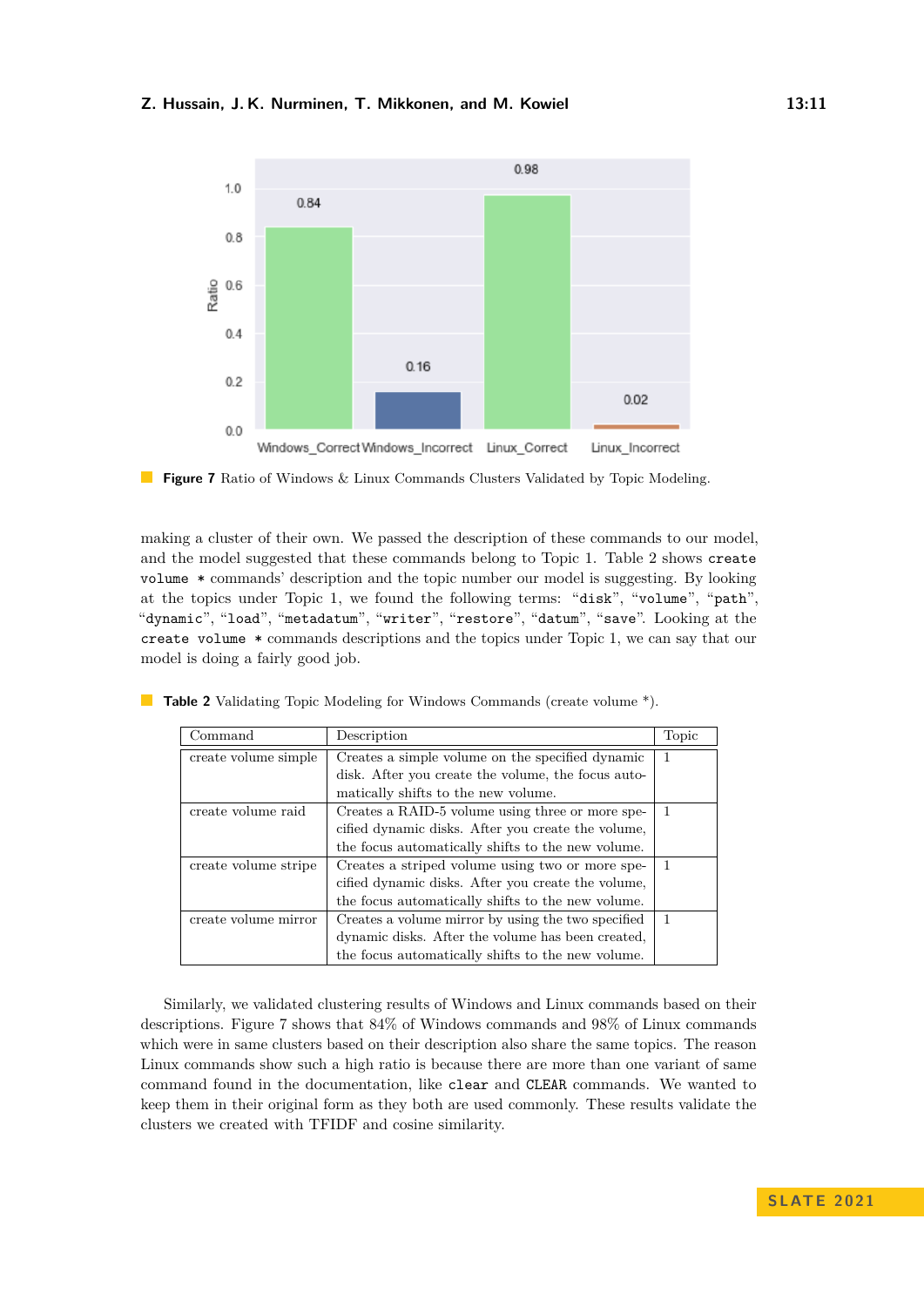# **13:12 Command Similarities**

# **4.4 Testing of Command Similarities**

Once the similarity results are validated by the topic modeling, we created an ad-hoc scenario where we receive commands and compare them explicitly. For each pair of commands, if the command names are not same, we look in the  $n \times n$  matrix of similarities we created in Section 3. A threshold value of 0.8 is specified, and if two different commands have a similarity score of more than 0.8, we classify them as "Similar". Table [3](#page-11-0) shows seven examples of Windows commands, where *Command\_1* and *Command\_2* are the two commands with different names, *Score* is the similarity score of two commands, and *Result* indicates whether two commands are similar or not. The names of the commands are bold in the table. It can be seen from the table that "query user" and "quser" are the different commands but performing the same task. Their similarity score is 0.989 which indicates that these two commands are aliases and a user can use them alternatively. Similarly, "ftp put" and "ftp send" are performing the same task. By looking in the similarity matrix, we found that their textual similarity is 0.9, which indicates that these two commands are also aliases and can be used alternatively. These are just seven examples, but there are hundreds of Windows and Linux commands which are aliases and should be considered as same commands when comparing them. Without the similarity matrix we created, any system measuring the similarities of commands will either classify the commands and their aliases as "Not-Similar" because of different commands names, or the system will need to be fed manually with all the commands and their aliases, which does not seem an optimal way of doing it. Official documentation<sup>[5](#page-11-1)</sup> of Windows commands can be referred to manually confirm the commands (shown in the Table [3\)](#page-11-0) and their textual descriptions.

| Command 1                                               | Command 2                                 | Score | Result  |
|---------------------------------------------------------|-------------------------------------------|-------|---------|
| $C:\rightarrow$ <b>query user</b> user /server:Server64 | $C:\rangle$ quser user /server: Server64  | 0.989 | Similar |
| cd Windows                                              | chdir Windows                             | 0.85  | Similar |
| $ftp$ send d:\web2\script.py                            | $ftp$ put d:\web1\script.txt              | 0.9   | Similar |
| del $C:\exp\cos\MyFile.txt$                             | erase C:\examples\MyFile.txt              | 0.88  | Similar |
| $m$ kdir C:\test\temp                                   | $\mathbf{C}:\text{data}$                  | 0.99  | Similar |
| change port $com12=com1$                                | chgport $\text{com12}=\text{com1}$        | 0.884 | Similar |
| $ftp > get$ remote_file.py [local_file.py]              | $ftp>recv$ remote file.py [local file.py] | 0.882 | Similar |

<span id="page-11-0"></span>**Table 3** Testing Windows Commands' Similarities.

# **5 Discussion**

Most computer vulnerabilities can be exploited in a variety of ways. Attackers may use a specific exploit, a misconfiguration in one of the system components, or a secret pathway to gain entry to a computer system. In most of these attacks, hackers run malicious programs through command line commands. One way to detect a hacker or malicious activities on a machine is by looking at sequences of program invocations and their parameters. The detection can be based on a combination of many different methods, from rule engines, the prevalence of the program's invocation, reputation scores, to more advanced machine learning methods. The threat hunters focus on two tasks: first to detect all hacking or malicious activities as quickly as possible and second reduce the number of false positives to a bare minimum.

<span id="page-11-1"></span> $^5$ [https://docs.microsoft.com/en-us/Windows-server/administration/Windows-commands/](https://docs.microsoft.com/en-us/Windows-server/administration/Windows-commands/Windows-commands) [Windows-commands](https://docs.microsoft.com/en-us/Windows-server/administration/Windows-commands/Windows-commands)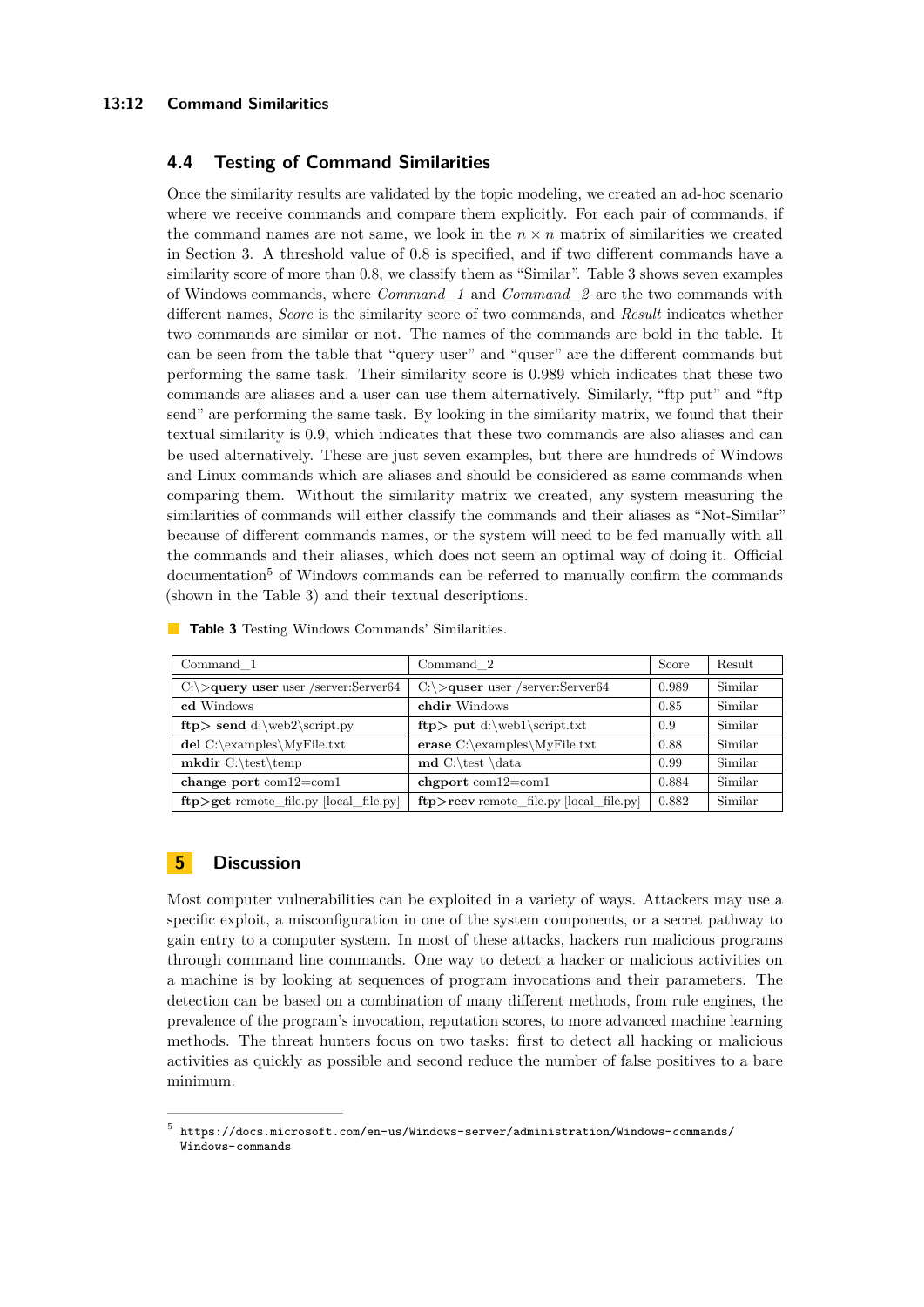This research can help both of the mentioned scenarios. First of all the web-scraped program manuals will provide a good context database for common programs invocations on Linux or Windows operating system. Secondly, we were able to find program aliases and cluster program families, with the use of a simple and robust method. One could calculate the prevalence of the program clusters instead of individual programs to limit down the number of false-positive detection. Furthermore, the obtained clusters can be used as a validation benchmark for more sophisticated, unsupervised methods, that try to find similar programs based on program command parameters only. Defining similar programs manually would be a very tedious task due to the large number of common programs mentioned in the manuals, and an even bigger set of proprietary software used in the wild.

By enriching the program invocation commands with external sources of data not only provides us the necessary context of the programs but also helps us in understanding the user's intentions and behavior, which is an important factor to detect malicious activities.

This research work resulted in creating a reference database of the Windows and Linux commands. Primarily, this reference database will be used by cyber security specialists to learn about the commands and their aliases, but it can be used for any other use case or research work where the objective is to find prevalent commands and learn the common parameters among them.

# **6 Conclusion**

This research work studies Windows and Linux commands. It helps us in finding the clusters of commands (small and larger groups), the ratios of commands which are isolated or highly similar to other commands, and to reach a better understanding of command similarity than what is possible by simply comparing the command strings as such. These results can be the basic building block of many applications and machine learning models in the cybersecurity domain. These results can also be useful for user profiling, predicting a set of parameters for different commands, and learning the commands and their set of parameters that invoke different programs.

#### **References**

- <span id="page-12-6"></span>**1** Rubayyi Alghamdi and Khalid Alfalqi. A survey of topic modeling in text mining. *International Journal of Advanced Computer Science and Applications*, 6, January 2015. [doi:10.14569/](https://doi.org/10.14569/IJACSA.2015.060121) [IJACSA.2015.060121](https://doi.org/10.14569/IJACSA.2015.060121).
- <span id="page-12-7"></span>**2** David M. Blei, Andrew Y. Ng, and Michael I. Jordan. Latent dirichlet allocation. *J. Mach. Learn. Res.*, 3(null):993–1022, 2003.
- <span id="page-12-5"></span>**3** Rainer Burkard, Mauro Dell'Amico, and Silvano Martello. *Assignment Problems*. Society for Industrial and Applied Mathematics, 2012.
- <span id="page-12-2"></span>**4** Brian D. Davison and H. Hirsh. Toward an adaptive command line interface. In *HCI*, 1997.
- <span id="page-12-0"></span>**5** Brian D. Davison and H. Hirsh. Predicting sequences of user actions. In *AAAI/ICML 1998 Workshop on Predicting the Future: AI Approaches to Time-Series Analysis*, 1998.
- <span id="page-12-1"></span>**6** Najlah Gali, Radu Mariescu-Istodor, Damien Hostettler, and Pasi Fränti. Framework for syntactic string similarity measures. *Expert Systems with Applications*, 129:169–185, 2019. [doi:10.1016/j.eswa.2019.03.048](https://doi.org/10.1016/j.eswa.2019.03.048).
- <span id="page-12-4"></span>**7** Jiawei Han, Micheline Kamber, and Jian Pei. 2 - getting to know your data. In *Data Mining (Third Edition)*, The Morgan Kaufmann Series in Data Management Systems, pages 39–82. Elsevier, third edition edition, 2012.
- <span id="page-12-3"></span>**8** Haym Hirsh and Brian Davison. Adaptive unix command-line assistant. *Proceedings of the International Conference on Autonomous Agents*, October 1998. [doi:10.1145/267658.267827](https://doi.org/10.1145/267658.267827).